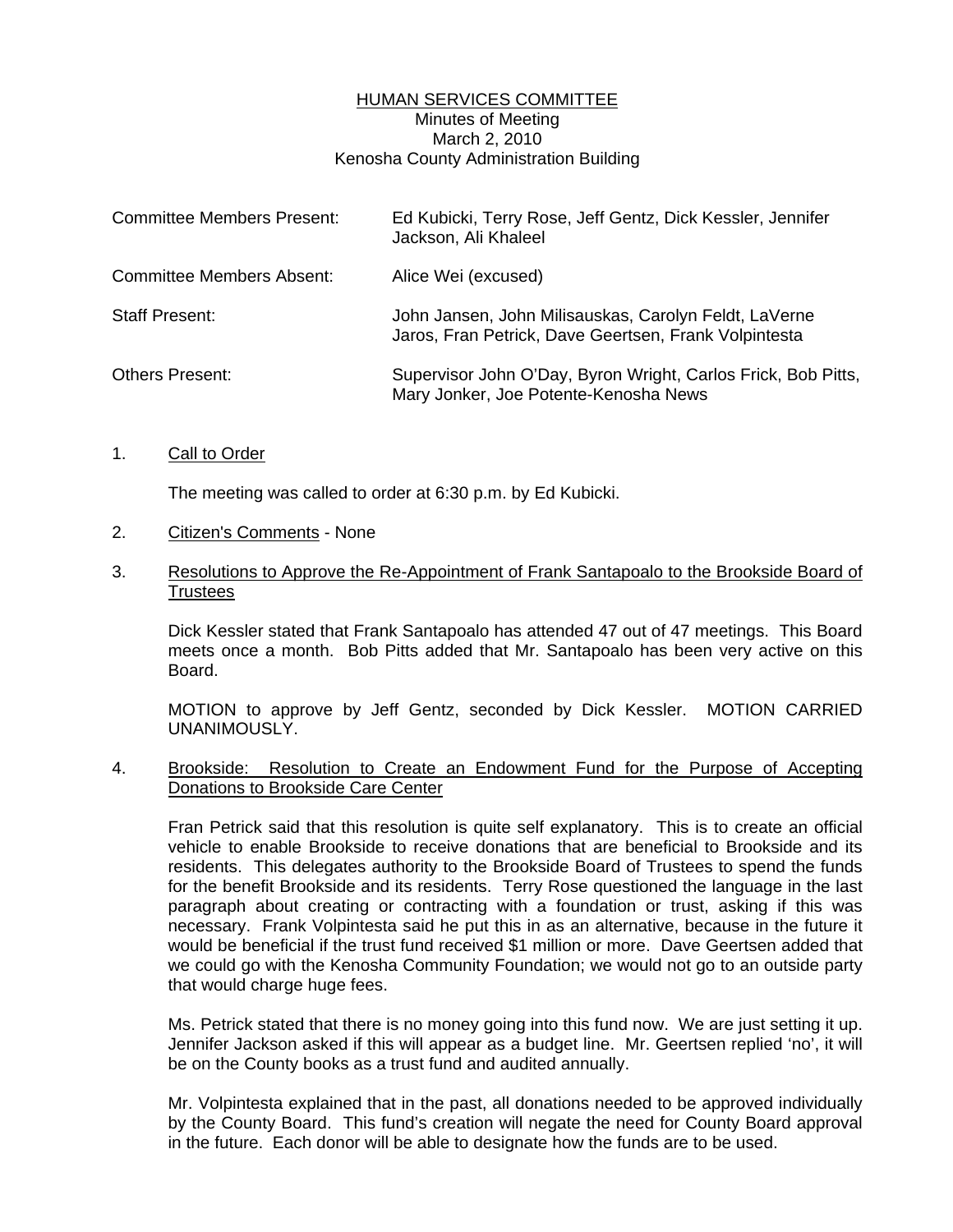MOTION to approve by Jeff Gentz, seconded by Terry Rose. MOTION CARRIED UNANIMOUSLY.

## 5. DADS: Resolution to Accept Bequests, Gifts, and Annuities from June V. Davis or her Estate

 LaVerne Jaros stated that we received a donation from the estate of a family who had been involved in our services. Carolyn Feldt and Bernie Vash prepared the resolution. Ms. Feldt had discussions with the executors of the estate on how they wanted these funds used. As a result, our reception area will be remodeled at a cost of \$46,850. The balance will be spent at 20% each year for 5 years for the procurement of needed services on behalf of older adults and persons with disabilities.

This individual wishes to remain anonymous.

 MOTION to approve by Jennifer Jackson, seconded by Dick Kessler. MOTION CARRIED UNANIMOUSLY.

## 6. Presentation on Homelessness

 Byron Wright, Director of KHDS, said that he has spent 28 years working with 17-year olds and 18-21 year olds who are homeless or in danger of becoming homeless. Fortunately, in Kenosha County, if you are 16 or 17, you will be taken into the system and you will not be homeless. The County has contracted with KHDS for Indpendent Living for 17-year olds. Many people would be homeless without this County program. We have served 1,300 youth over 25 years. 25 kids are in Independent Living right now. In 1985, we began seeing kids age out of the system and end up homeless. In 1990, we wrote and received a federal grant to work with 18-21 year old homeless youth. This grant funding continues. Saying that people are adults at age 18 isn't so; they are children. Especially these immature youth with abuse & neglect backgrounds. We also have HUD grant funding.

 We have 26 beds for 18-21 year olds. 12 are for teen parents, and 12 are for single individuals. The average teen mom has 2 kids. We work for 18 months with these kids. If you come to the attention of Crisis at age 16 and you are homeless, you will probably end up in placement. We just hired a 30-year old who had been in our Independent Living program. It's important to continue working with the older kids in the system. We tell our kids in Independent Living that they can come see us for the rest of their lives. Being in foster care is the biggest predictor that you will be homeless. 18% of those kids are homeless within 3 years. That's a high rate. Of those growing up in care, 25% go to college, compared to 57% normally. The pregnancy rate is twice as high. The Illinois system allows kids to be up to 21, compared to Wisconsin which is age 18. This makes a big difference in the numbers going to college and teen pregnancies. Wisconsin also puts 18-year olds into the State adult prison system. This was a really bad idea. They are still children.

 Mr. Wright has been with KHDS since 1982. He's talked to people in their 40's, who were previously in their programs, and many of them are doing well. There is currently a waiting list of over 100 for the 18-21 year old program. We have a drop-in center for the homeless kids to check in with us. These kids know us. We don't need to do any outreach. We are very well known. Some of our previous kids are now foster parents. The average age for kids able to be on their own (paying their own bills, etc.) is 25. Many of the 18-21 year olds on the waiting list are street smart.